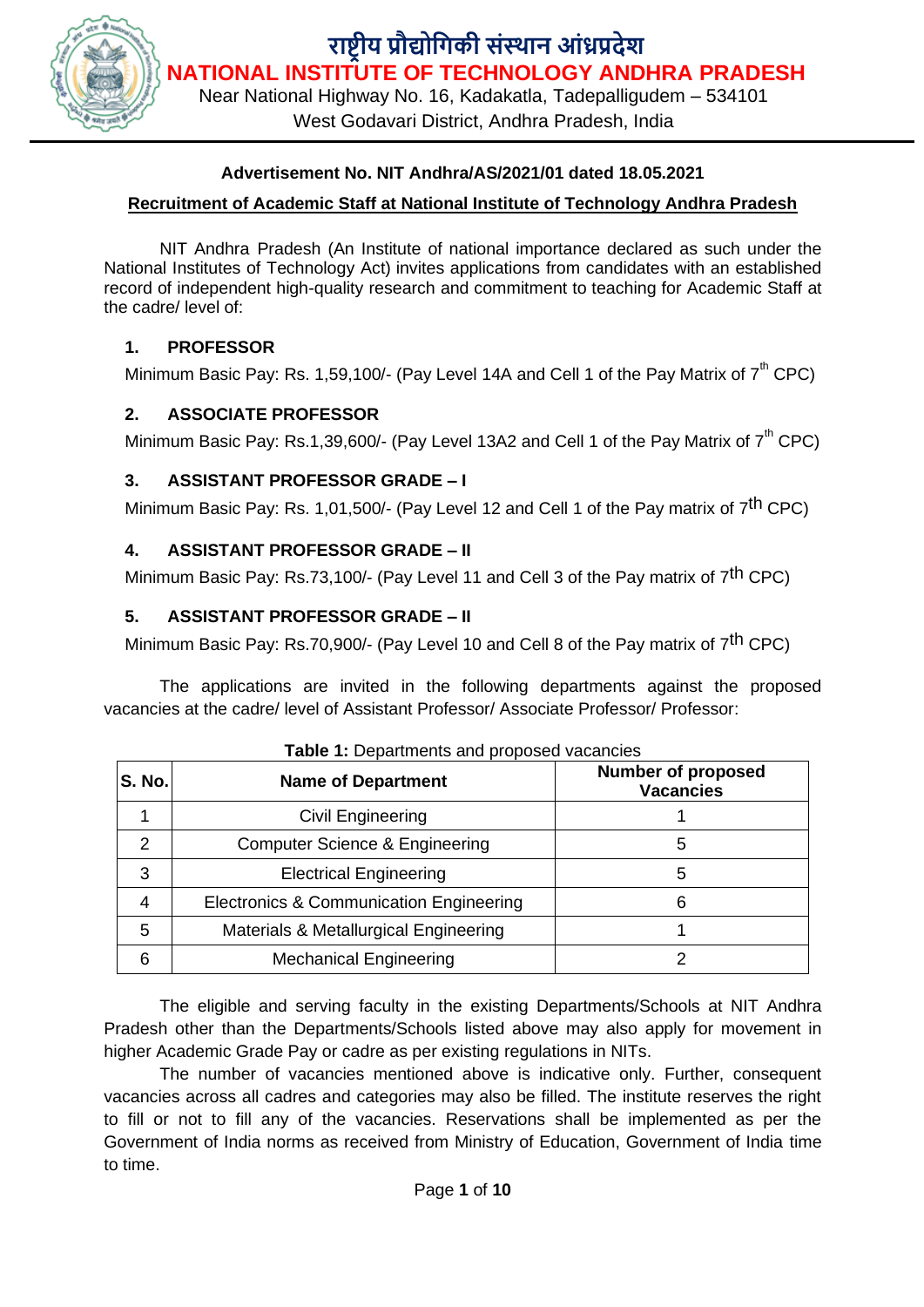

Near National Highway No. 16, Kadakatla, Tadepalligudem – 534101

West Godavari District, Andhra Pradesh, India

The posts carry allowances such as DA, HRA, Transport Allowance (TA) and other allowances as per the rules of the Institute, which at present correspond to those admissible to Central Government employees stationed at Tadepalligudem, Andhra Pradesh.

The reservation policy of the Ministry of Education, Government of India regarding SC/ST/OBC(NCL)/EWS & Persons with Disabilities (PwD) will be applicable. Necessary supporting certificates must be enclosed along with the application form. Instructions from Ministry of Education (MoE), Government of India (GoI) issued till the date of interview shall be applicable.

### **I. Qualification and other terms and conditions of appointment of Academic Staff:**

The Qualifications and other terms and conditions of appointment of Academic Staff is as specified in Schedule 'E' of National Institutes of Technology, Science Education and Research Act, 2007 (29 of 2007).

| SI.<br>No. | <b>Designation, Pay</b><br><b>Band and Academic</b><br><b>Grade Pay</b>                                   | <b>Essential</b><br>Qualification | <b>Essential Requirements</b>                                                                                                                                                                                                    | <b>Cumulative</b><br><b>Essential</b><br><b>Credit</b><br><b>Points</b> |
|------------|-----------------------------------------------------------------------------------------------------------|-----------------------------------|----------------------------------------------------------------------------------------------------------------------------------------------------------------------------------------------------------------------------------|-------------------------------------------------------------------------|
| (1)        | (2)                                                                                                       | (3)                               | (4)                                                                                                                                                                                                                              | (5)                                                                     |
| 1.         | <b>Assistant Professor</b><br>(Grade II)*<br>Pay Level 10 and Cell<br>8 of the Pay matrix of<br>$7th$ CPC | Ph.D.                             | <b>NIL</b>                                                                                                                                                                                                                       | <b>NIL</b>                                                              |
| 2.         | <b>Assistant Professor</b><br>(Grade II)*<br>Pay Level 11 and Cell<br>3 of the Pay matrix of<br>$7th$ CPC | Ph.D.                             | Ph.D.<br>one<br>year<br>post<br>experience of Teaching and<br>Research in Institution of<br>repute or Industry                                                                                                                   | 10                                                                      |
| 3.         | <b>Assistant Professor</b><br>(Grade I)<br>Pay Level 12 and Cell<br>1 of the Pay matrix of<br>$7th$ CPC   | Ph.D.                             | Three years after Ph.D. or<br>six years total teaching and<br>research<br>experience<br>in<br>reputed academic Institute /<br>Research and Development<br>Labs or relevant industry.                                             | 20                                                                      |
| 4.         | <b>Associate Professor</b><br>Pay Level 13A2 and<br>Cell 1 of the Pay<br>Matrix of 7 <sup>th</sup> CPC    | Ph.D.                             | Six years after Ph.D. Of<br>which at least three years at<br>of<br>Assistant<br>the<br>level<br>Professor<br>with<br>Academic<br>Grade Pay of Rs. 8000<br>Or<br><b>Nine</b><br>years total working<br>experience, of which three | 50                                                                      |

**Table 2:** Qualification and other terms and conditions of appointment of Academic Staff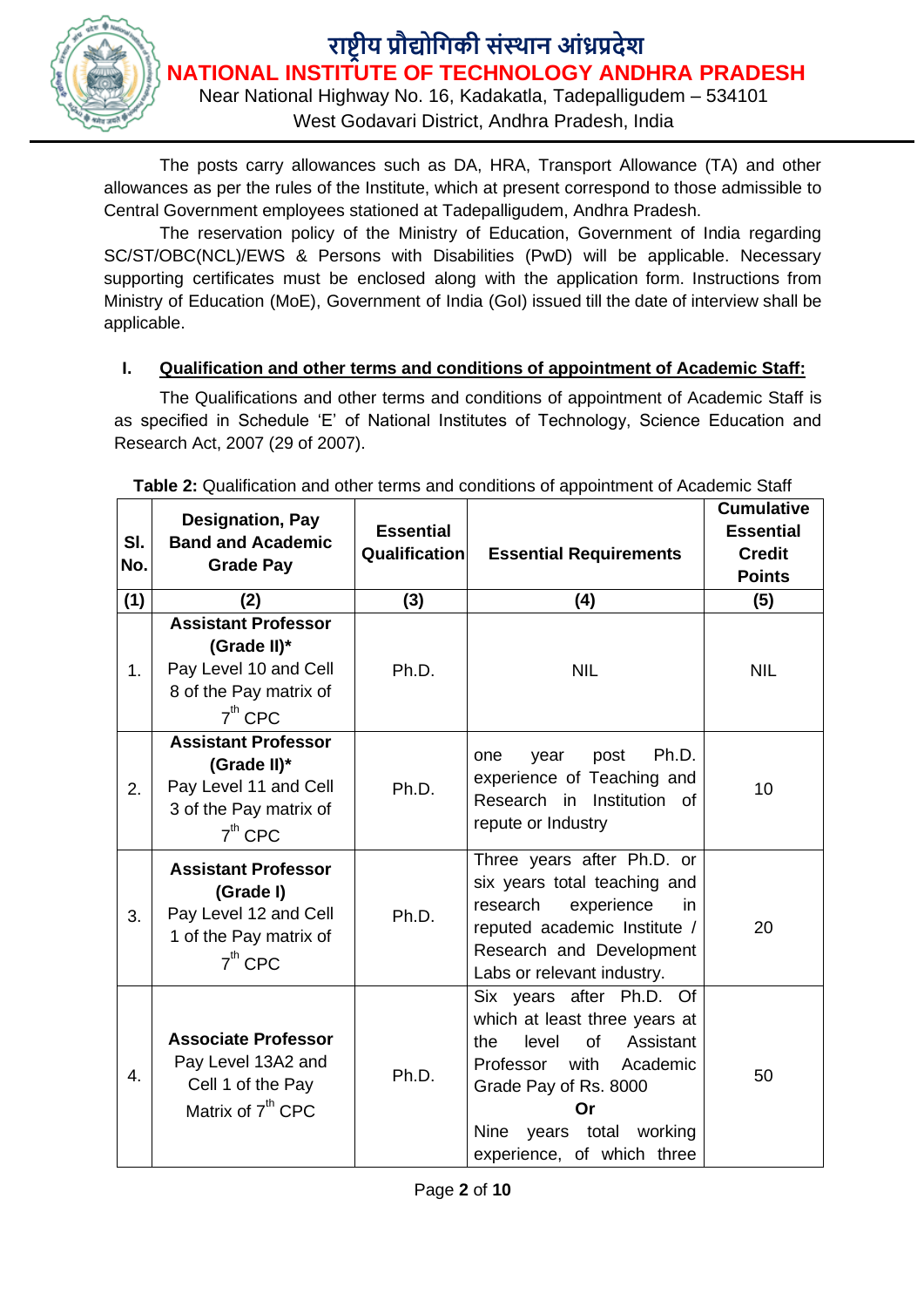

Near National Highway No. 16, Kadakatla, Tadepalligudem – 534101

West Godavari District, Andhra Pradesh, India

|    |                                                                                                |       | years should be after Ph.D.,    |    |
|----|------------------------------------------------------------------------------------------------|-------|---------------------------------|----|
|    |                                                                                                |       | with at least three years at    |    |
|    |                                                                                                |       | level of Assistant<br>the       |    |
|    |                                                                                                |       | Professor with Academic         |    |
|    |                                                                                                |       | Grade Pay of Rs. 8000.          |    |
|    |                                                                                                |       | Ten years after Ph.D. Or        |    |
|    | <b>Professor</b><br>Pay Level 14A Cell 1<br>of the Pay Matrix of 7 <sup>th</sup><br><b>CPC</b> | Ph.D. | thirteen years total working    |    |
|    |                                                                                                |       | experience, out of which        |    |
|    |                                                                                                |       | seven years should be after     |    |
|    |                                                                                                |       | Ph.D. At least three years at   |    |
|    |                                                                                                |       | the level of Associate          |    |
|    |                                                                                                |       | professor with Academic         |    |
|    |                                                                                                |       | Grade Pay of Rs.9500 or         |    |
| 5. |                                                                                                |       | four years at the level of      | 80 |
|    |                                                                                                |       | Associate Professor<br>with     |    |
|    |                                                                                                |       | Academic Grade Pay of           |    |
|    |                                                                                                |       | Rs.9000 or combination of       |    |
|    |                                                                                                |       | Rs.9000 and Rs.9500 or          |    |
|    |                                                                                                |       | equivalent in an Institution of |    |
|    |                                                                                                |       | repute or Research<br>8.        |    |
|    |                                                                                                |       | Development lab or relevant     |    |
|    |                                                                                                |       | industry.                       |    |

**\* Note:**

- i. In case of designation at S. No. 1 & 2, the existing terms and conditions and nature of appointment shall be as applicable as per OM No. 15-4/2017-TC dated 27.10.2017 and Schedule 'E' of NITSER Act, 2007.
- ii. Due to existing regulations in place OM No. 15-4/2017-TC dated 27.10.2017 i.e., due to the reasons of discontinuing the non-performers, different pay level and the nature of appointments at the level of Assistant Professor, the internal faculty working at the level of Assistant Professor Grade-II shall not apply for the higher position until unless they possess the required experience at NIT Andhra Pradesh to fulfill the experience gap to the post they are seeking for. However, under order No. 28020/1/2010-Estt.(C) dated 17.08.2016, the internal faculty members with eligible past experience in a Government organization(s) may apply.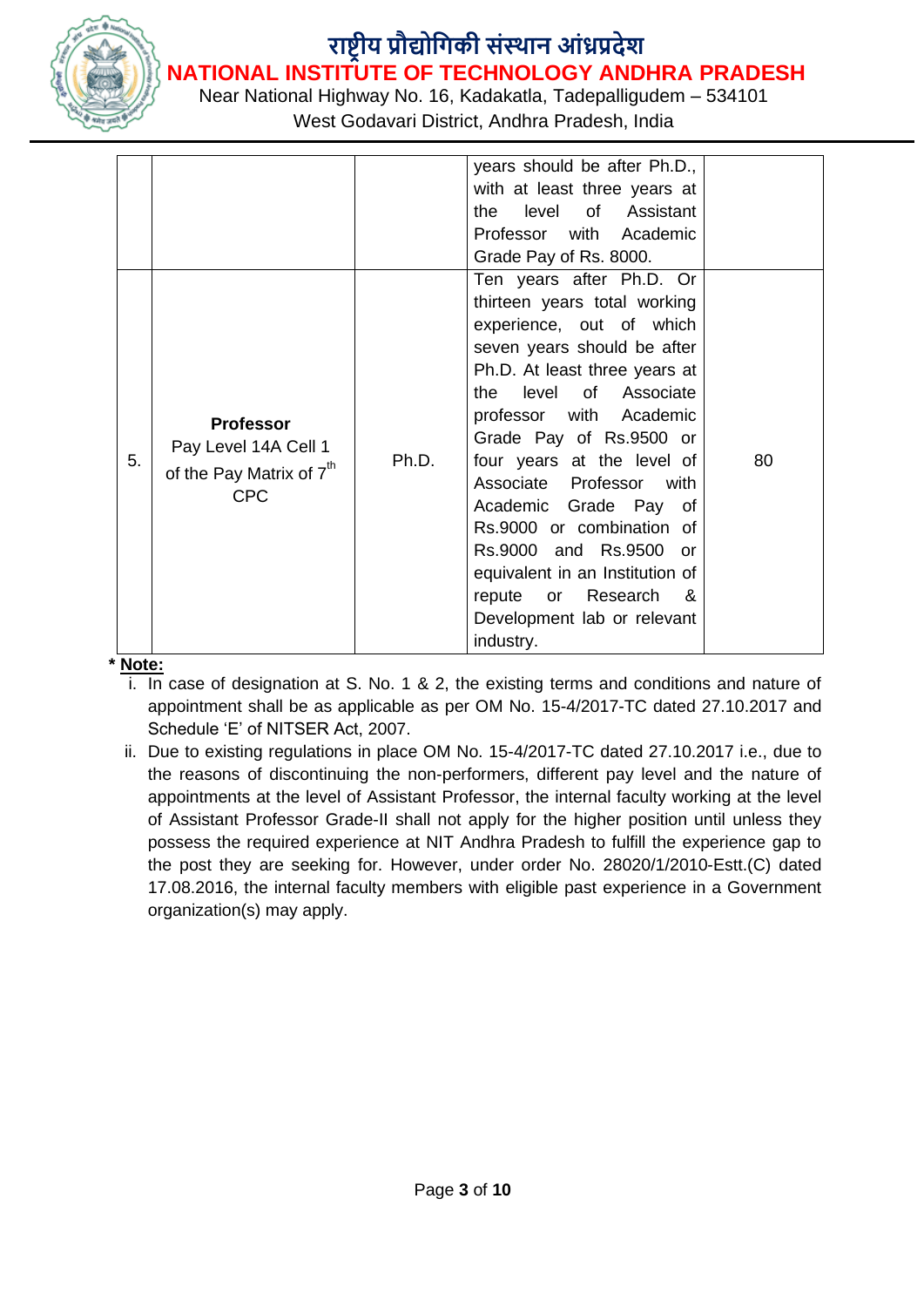

Near National Highway No. 16, Kadakatla, Tadepalligudem – 534101

West Godavari District, Andhra Pradesh, India

### **II. Credit Point System to Calculate Cumulative Essential Credit Points:**

**Table 3:** Credit Point System

| S.<br>No.      | <b>Activity</b>                                                                                                                                                                                                                                                                                          | <b>Credits points</b>                                                                                                                                                                                                                        |
|----------------|----------------------------------------------------------------------------------------------------------------------------------------------------------------------------------------------------------------------------------------------------------------------------------------------------------|----------------------------------------------------------------------------------------------------------------------------------------------------------------------------------------------------------------------------------------------|
| 1.             | One external Sponsored Research<br>Development<br>Projects<br>and<br>completed or ongoing<br>or Patent<br>granted                                                                                                                                                                                        | 8 credit points per project or 8 credit<br>points per patent as inventor (in case of<br>more than one person in a Project, the<br>Principal Investigator gets 5 credit points<br>and the rest to the divided equally among<br>other members) |
| 2.             | Consultancy projects                                                                                                                                                                                                                                                                                     | @<br>Rs.5<br><b>lakhs</b><br>$\overline{2}$<br>credit<br>points<br>$\overline{of}$<br>consultancy, subject to maximum of 10<br>Credit points                                                                                                 |
| $\overline{2}$ | Ph.D. completed (including thesis<br>submitted cases)                                                                                                                                                                                                                                                    | 8 credit points per Ph.D. student (in case<br>there are more than one supervisor, then<br>the Guide (1 <sup>st</sup> Supervisor) gets 5 credit<br>points per student and the rest to be<br>divided equally among other supervisor            |
| 4.             | Science<br>One Journal<br>papers in<br>Citation Index or Scopus<br>(Paid<br>Journals not allowed)                                                                                                                                                                                                        | 4 point per paper.<br>First author or Main supervisor will get 2<br>point and rest will be divided among<br>others.                                                                                                                          |
| 5.             | One Conference paper indexed in<br>Science Citation Index or Scopus or<br>Web of science Conference or any<br>internationally renowned conference                                                                                                                                                        | 1 credit points per paper up to a maximum<br>of 10 credit points. First author or Main<br>Supervisor will get 0.6 and rest will be<br>divided among the rest.                                                                                |
| 6.             | Head of the Department, Dean, Chief<br>Professor<br>Warden,<br>Incharge<br>(Training and Placement), Advisor<br>(Estate), Chief Vigilance Officer, PI<br>(Exam), TEQIP (Coordinator)                                                                                                                     | 2 points per semester up to a max of 16<br>credits points since the last promotion.                                                                                                                                                          |
| 7 <sub>1</sub> | Warden,<br>Assistant<br>wardens,<br>Associate<br>Chairman<br>Dean,<br>or<br>institute<br>Convener<br>academic<br>committees, Faculty<br>ln<br>charge<br>Computer Center or Information and<br>Technology Services or Library or<br>Admission or student activities and<br>other Institutional activities | 1 credit point per semester up to a<br>maximum of 8 credits points since the last<br>promotion.                                                                                                                                              |
| 8.             | Chairman and Convener of different<br>standing committee<br>and<br>special<br>committee (Ex officio status will not<br>be considered). Faculty in-charges<br>(Each for one year duration) of<br>different Units or equivalent                                                                            | 0.5 credit point per Semesters up to a<br>maximum of 3 credits points since the last<br>promotion.                                                                                                                                           |
| 9.             | Departmental activities identified by<br>Head of the Department like lab in<br>department<br>charges,<br>or<br>level<br>committee for a minimum period of<br>one year.                                                                                                                                   | 0.5 credit point per Semesters up to a<br>maximum of 3 credits points since the last<br>promotion.                                                                                                                                           |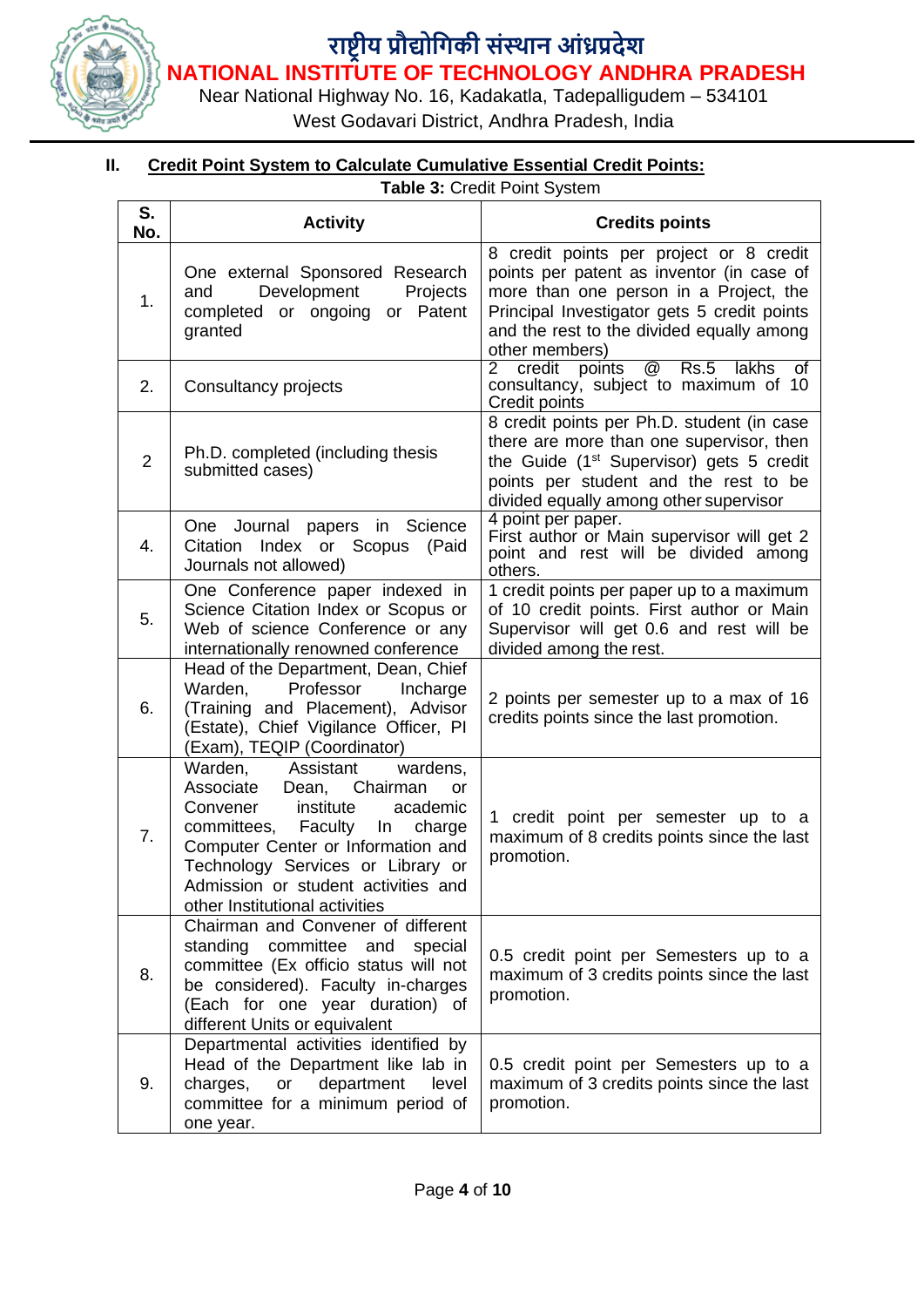

Near National Highway No. 16, Kadakatla, Tadepalligudem – 534101

West Godavari District, Andhra Pradesh, India

| 10. | Workshop or Faculty Development<br>Program or short-term courses of<br>min 05 working days duration offered<br>as coordinator or convener                                               | 2 credit points per course up to a<br>maximum of 8 credits points since the last<br>promotion.                                                                                             |
|-----|-----------------------------------------------------------------------------------------------------------------------------------------------------------------------------------------|--------------------------------------------------------------------------------------------------------------------------------------------------------------------------------------------|
| 11. | For conducting national programs<br>like Global Initiative of Academic<br>Networks etc. as course coordinator<br>Program of two weeks duration<br>Program of one week duration          | 2 credit points per course up to a<br>maximum of 4 credit points since the last<br>promotion.<br>1 credit point per course up to a maximum<br>of 2 credit points since the last promotion. |
| 12. | National or International conference<br>organized as Chairman or Secretary                                                                                                              | 3<br>credit<br>points per program<br>up a<br>maximum of 6 credits points since the last<br>promotion.                                                                                      |
| 13. | Length of service over and above the<br>minimum<br>relevant<br>teaching<br>experience required for a given<br>cadre                                                                     | credit points per<br>2<br>semester<br>with<br>maximum of 10 credit points since the last<br>promotion.                                                                                     |
| 14. | Establishment of New Lab(s)                                                                                                                                                             | 4 credit points since the last promotion.                                                                                                                                                  |
| 15. | Theory Teaching of over and above<br>6 credit hrs. course                                                                                                                               | 1 credit point or credit hrs. up to a<br>maximum of 6 credit points since the last<br>promotion.                                                                                           |
| 16. | Post Graduate Dissertation guided                                                                                                                                                       | 0.5 credit point per project to a maximum<br>of 10 points since the last promotion.                                                                                                        |
| 17. | <b>Under Graduate Projects</b>                                                                                                                                                          | 0.25 credit point per project up to a<br>maximum of 4 points since the last<br>promotion.                                                                                                  |
| 18. | Text or Reference Books published<br>on relevant subjects from reputed<br>international publishers                                                                                      | 6 credit points per book up to a maximum<br>of 18 points since the last promotion.                                                                                                         |
| 19. | Text or Reference book published on<br>subjects<br>from<br>relevant<br>reputed<br>national publishers or book chapters<br>in the books published by reputed<br>international publishers | 2 credit points per unit up to a maximum<br>of 6 points since the last promotion.                                                                                                          |
| 20. | Significant<br>Institute<br>outreach<br>out<br>activities                                                                                                                               | credit point per activity up to a<br>1<br>maximum of 4 credit points since the last<br>promotion.                                                                                          |
| 21. | Fellow IEEE, FNA, FNAE, FNASc                                                                                                                                                           | 10 credit points                                                                                                                                                                           |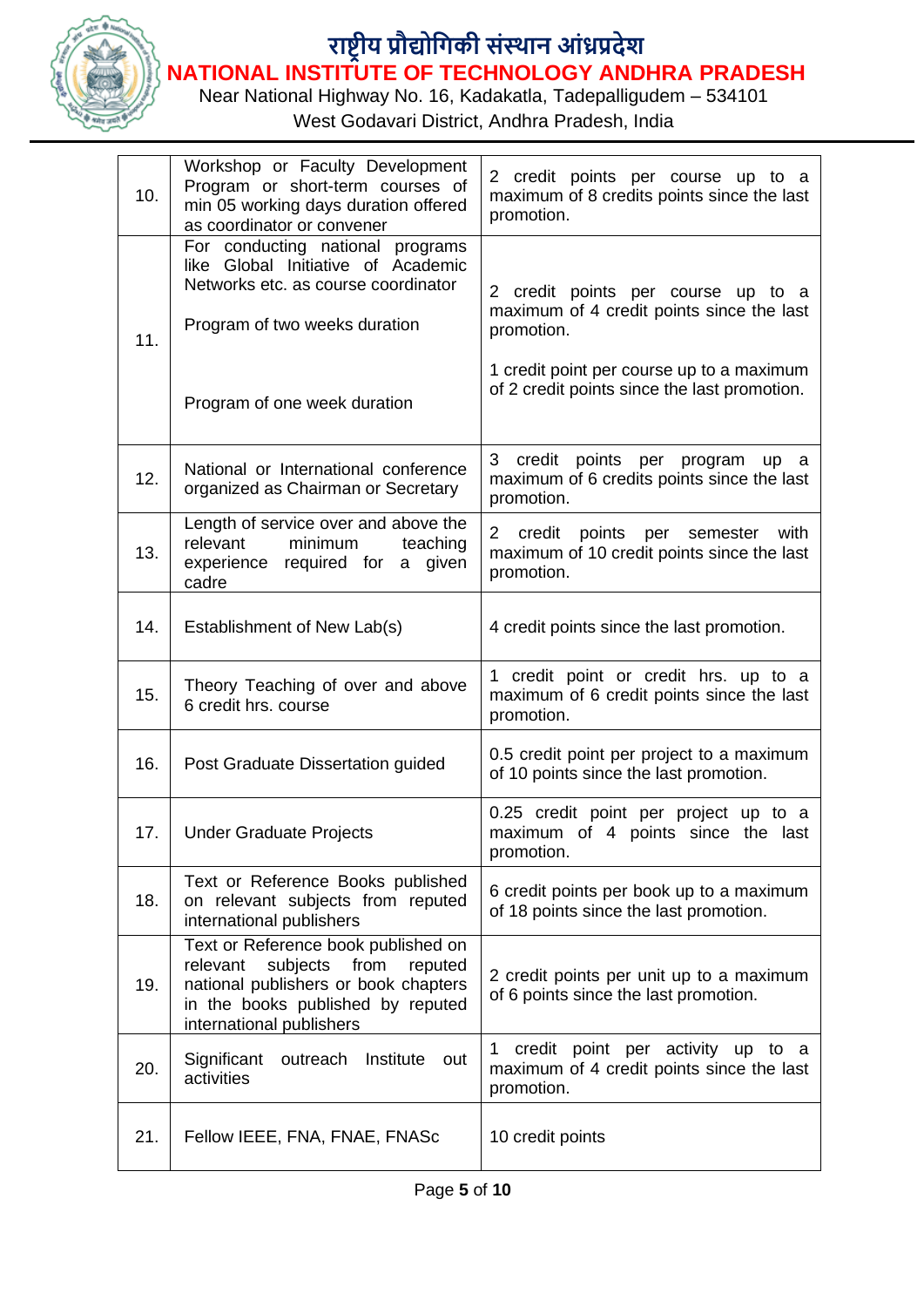

Near National Highway No. 16, Kadakatla, Tadepalligudem – 534101

West Godavari District, Andhra Pradesh, India

| 22. | Placement percentage (only for the placement cell officers or Faculty incharge of<br>Placement) |                                                                                   |  |
|-----|-------------------------------------------------------------------------------------------------|-----------------------------------------------------------------------------------|--|
|     | Above 85%                                                                                       | 4 credit points per year upto a maximum<br>of 20 points since the last promotion. |  |
|     | 75% - 84%<br>(% to be based on total number of<br>students passing out and single job<br>offer) | 2 credit points per year upto a maximum<br>of 10 points since the last promotion. |  |

### **III. Specializations for Appointment of Academic Staff:**

The Essential Minimum Academic Qualifications for Posts of Assistant Professor/Associate Professor are PhD in respective discipline and shall have First Class (at least 6.5 CGPA on a scale of l0 or equivalent or 60% aggregate) in the preceding Degrees. Candidates having Ph.D. degree directly after B.Tech. are also eligible and they should have obtained First Class at Bachelor's level.

| <b>S. No.</b>    | <b>Name of Department</b>                    | <b>Specialization</b>                                                                                                                                         |
|------------------|----------------------------------------------|---------------------------------------------------------------------------------------------------------------------------------------------------------------|
| $\mathbf{1}$ .   | Civil Engineering                            | B. Tech. in Civil Engineering with M. Tech. and Ph.D.<br>in relevant areas of specialization                                                                  |
| 2.               | <b>Computer Science &amp;</b><br>Engineering | B. Tech. in Computer Science & Engineering or<br>Information Technology with M.Tech. and Ph.D.<br>in relevant areas of specialization                         |
| 3.               | <b>Electrical Engineering</b>                | B. Tech. in Electrical Engineering/ Electrical &<br>Electronics Engineering with M.Tech. and Ph.D. in<br>relevant areas of specialization.                    |
| $\overline{4}$ . | Electronics & Communication<br>Engineering   | B. Tech. in Electronics & Communication<br>Engineering with M.Tech. and Ph.D. in relevant<br>areas of specialization                                          |
| 5.               | Materials & Metallurgical<br>Engineering     | B. Tech. in Metallurgical and/or Materials Engineering<br>with M.Tech. and Ph.D. in relevant areas of<br>specialization                                       |
| 6.               | <b>Mechanical Engineering</b>                | B. Tech. in Mechanical Engineering/ Production<br>Engineering and/or Industrial Engineering with<br>M. Tech. and Ph.D. in relevant areas of<br>specialization |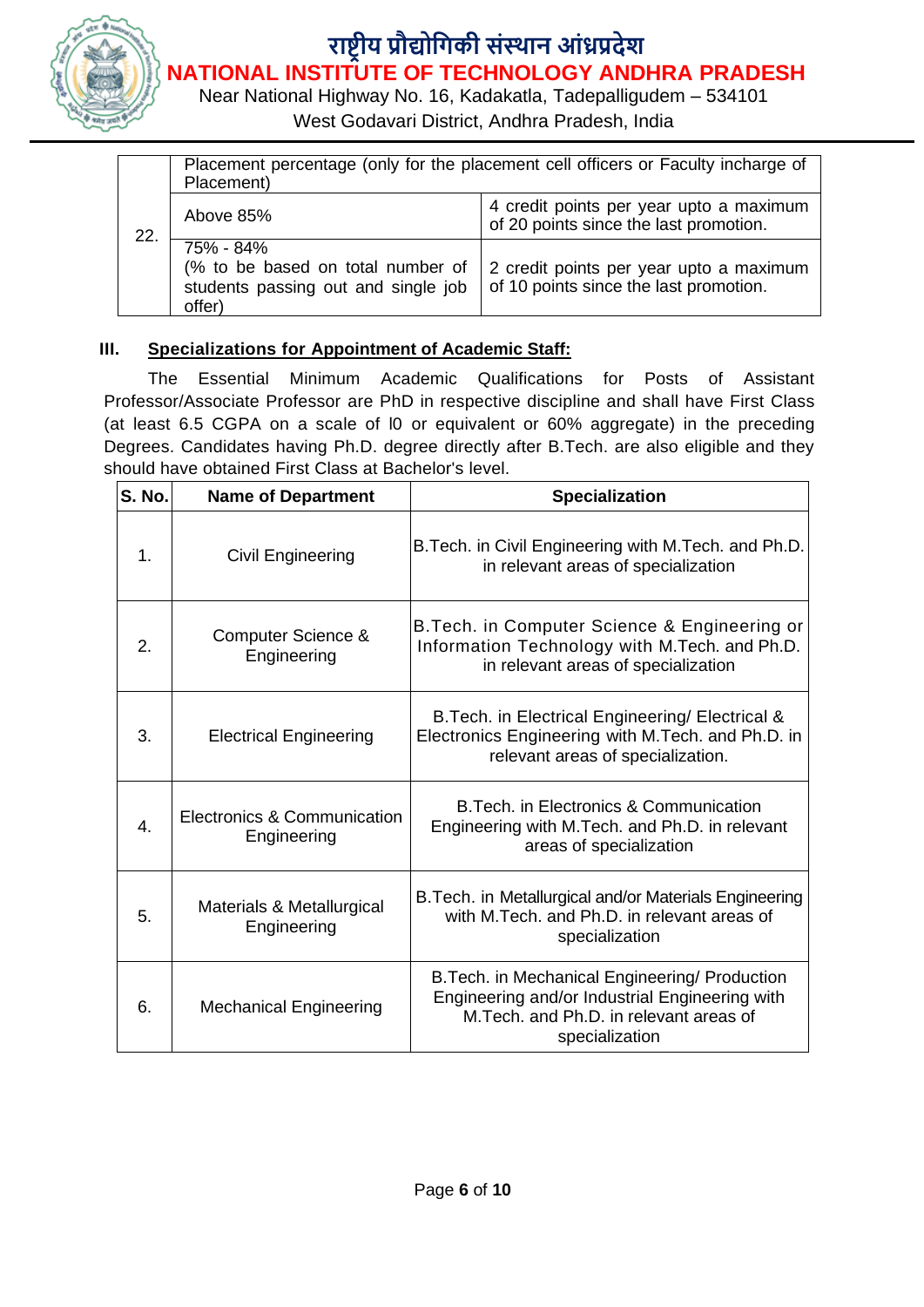

West Godavari District, Andhra Pradesh, India

### **IV. General Instructions & Information**

- 1. Permanent faculty positions are open to Indian Nationals, Persons of Indian Origin (PIO) and overseas citizens of India (OCI).
- 2. Online applications are invited in the prescribed format for recruitment of faculty in various Departments of the Institute against the advertisement (Advt. No. NITAP/TS/2021-22/001). Detailed educational qualifications, experience and other criteria for selection shall be as per the Schedule "E" of the statutes of NIT Andhra Pradesh (Ref. Gazette of India Extraordinary Part II-Sec.3(i) dated August  $2^{nd}$ , 2017) and clarifications received from MHRD vide F. No. 33-9/2011-TS.III dated 16th April, 2019 in the recruitment rules for faculty of NITs based on the recommendations of the Oversight Committee or any other relevant notifications issued by MHRD till the date of interview. Also visit the website of the institute: [https://www.nitandhra.ac.in.](https://www.nitandhra.ac.in/)
- 3. Any change in the grade pay will be through open advertisement and on recommendation of duly constituted selection committee, except where specifically exempted in these rules. So, for the departments which are not having any vacancy, movement in higher Academic Grade Pay or cadre shall be carried out as per specified selection process but it will be restricted to only for serving faculty members of the respective departments.
- 4. Due to existing regulations in place OM No. 15-4/2017-TC dated 27.10.2017 i.e., due to the reasons of discontinuing the non-performers, different pay level and the nature of appointments at the level of Assistant Professor, the internal faculty working at the level of Assistant Professor Grade-II shall not apply for the higher position until unless they possess the required experience at NIT Andhra Pradesh to fulfill the experience gap to the post they are seeking for. However, under order No. 28020/1/2010-Estt.(C) dated 17.08.2016, the internal faculty members with eligible past experience in a Government organization(s) may apply.
- 5. The non-refundable application fee is Rs.2000/- per application for General & OBC candidates. However, non-refundable application fee is Rs.1000/- per application for SC/ST/PWD candidates. Also, the application fee payable by Indian Nationals applying from abroad is Rs.5000/- per application for all categories. The application fee shall be paid only through online banking towards the **State Bank of India Account Number 37722875550, Satyavathi Nagar, Tadepalligudem Branch (IFSC SBIN0016305)** on the name of **The Director, NIT Andhra Pradesh**. The reference proof of credit document shall be collected to enter the transaction details in the online application portal and attach the copy of proof with hardcopy of application form. Demand Drafts (DDs) are not accepted.
- 6. Separate online application must be submitted for each cadre/grade/department along with prescribed fee.
- 7. Online application portal commences from 20.05.2021. Last date for filling and submission of **online application** is **16.06.2021** up to **04:00PM**. Last date for receipt of PDF printout of the online application along with all relevant documents is **17.06.2021.**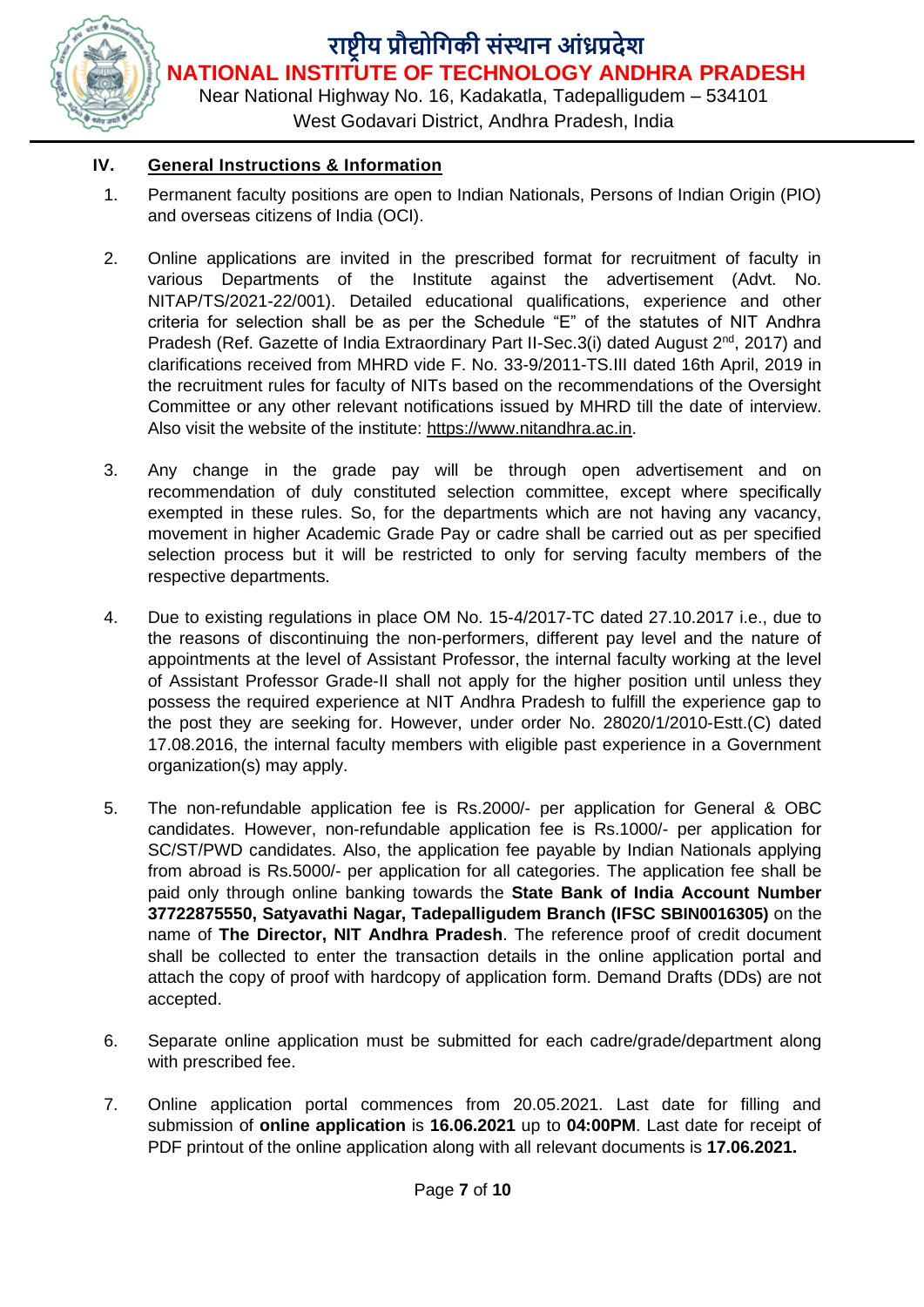

Near National Highway No. 16, Kadakatla, Tadepalligudem – 534101 West Godavari District, Andhra Pradesh, India

- 8. The PDF printout of the online application along with all relevant documents should be sent in a sealed envelope marked as "Application for the post of ………… in the Department of ………….. at NIT Andhra Pradesh" to the address **The Director, National Institute of Technology Andhra Pradesh, Kadakatla, Tadepalligudem - 534101, West Godavari, Andhra Pradesh, India** through Speed Post/ Registered Post so as to reach on or before **17.06.2021.** Late applications will be rejected.
- 9. The candidates must at-least submit the provisional certificate of his/her PhD Degree as a proof of qualification before the closing date for submission of online application i.e., 16.06.2021. No relaxation or queries are entertained for the proof of obtaining PhD degree.
- 10. The cutoff date of determining eligibility of candidates in all aspects is the closing date for submission of online application i.e., 16.06.2021. No further queries or relaxations are entertained in this regard.
- 11. Reservation policy for faculty positions at entry level will be applicable as per the directives issued by Department of Higher Education, Ministry of Education, Government of India.
- 12. Mere fulfillment of minimum qualifications and experience does not entitle any candidate to receive call letter for selection.
- 13. Contribution to Institute Administration shall be recommended by concerned Head or chairman and approved by the Director. Contribution to departmental Administration shall be recommended by concerned Head and approved by the Director.
- 14. To limit applicants to a reasonable number, the Institute has the right to set higher norms for scrutiny than minimum prescribed above. The areas of specialization and the post/level applied for will be taken into account while short listing, giving due consideration to the specific requirements of the individual Departments. Hence, different Departments may have different short-listing criteria which may vary for different posts within the same Department. The decision of the Institute related to all matters pertaining to the recruitment shall be final and binding on the applicants.
- 15. Priority of short listing with regard to qualifying degrees, for each category may be as under.
	- i. Top 500 institutions in QS World University Rankings/ IITs/ IISERs.
	- ii. NITs/ Other Centrally Funded Institutions.
	- iii. All State Funded Institutions/ Top 100 institutions in NIRF latest ranking in any of overall/ university/ engineering category i.e., in the year 2020.
	- iv. All other institutions which do not fall in the above.
- 16. Upper age limit of the candidates may be one of the priority while shortlisting. However, this shall not be applicable for internal candidates.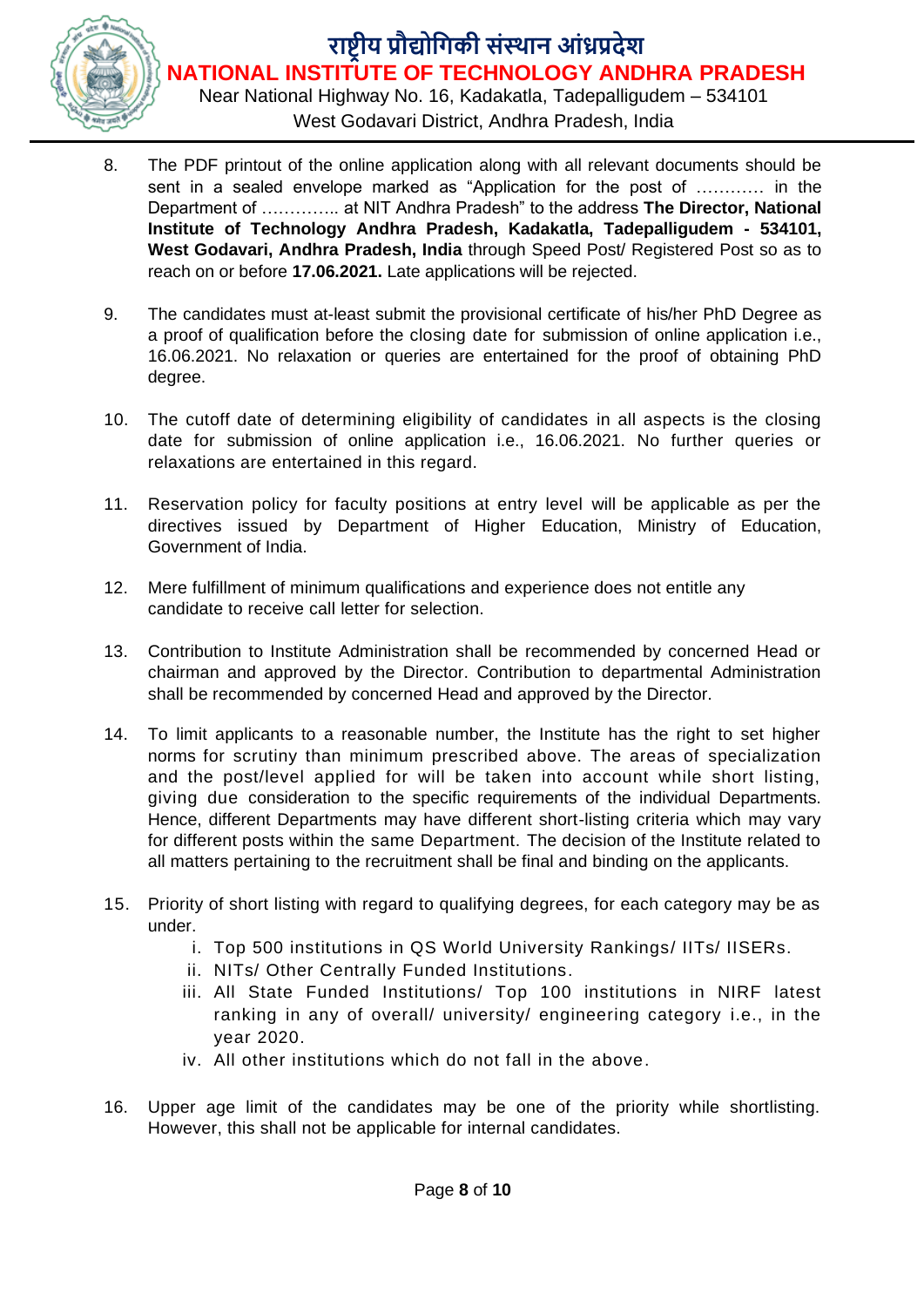

Near National Highway No. 16, Kadakatla, Tadepalligudem – 534101 West Godavari District, Andhra Pradesh, India

- 17. While scrutiny, the previous experience as regular faculty in Centrally Funded Institutions or State Funded Institutions shall be considered. Also, in case of the other institutions, institutions ranked by NIRF upto 100 in overall, Universities, Engineering for **any two years** (i.e., as per NIRF rankings from year 2016 to 2020) shall only be considered for the purpose of experience. In all the above cases, experience shall be considered if and only if the pay is either UGC or CPC scales as applicable to ensure regular service of an employee as per MoE/UGC guidelines.
- 18. Until unless the experience is valid as per clause (17) above, the exhaustible credit points acquired during the tenure shall not be counted.
- 19. Post-doctoral experience in international/national Post-Doctoral Fellowships offered by National Agencies of respective countries will be considered (Certificate issued by the respective sponsoring agency shall only be considered). Also, Post-Doctoral Fellowships offered by Institutions which are in QS World University Rankings upto 500 in the year 2020 will be considered.
- 20. Selection will be done in two phases. In the first phase the shortlisted candidates are required to give a seminar in the area of their specialization before the experts of respective department/ Selection Committee. The second phase involves personal interview by the Selection Committee.
- 21. The list of short-listed candidates for selection process (seminar presentation and interview) will be displayed on the website of the Institute. Candidates are advised to visit the website [https://www.nitandhra.ac.in](https://www.nitandhra.ac.in/) regularly. Call letters shall only be sent through Email communication.
- 22. No TA/DA will be paid for attending test/interview.
- 23. Candidates serving in any Government or Semi-Government organizations/ institutions and PSUs should route and send their applications either THROUGH PROPER CHANNEL or furnish a NO OBJECTION CERTIFICATE from the competent authority at the time of interview. However, they may send advance copy of completed application form before closing date of application.
- 24. For SC/ST candidates, the application form should be submitted with a copy of the relevant caste certificate. The OBC/ EWS candidates should produce valid Non – Creamy Layer OBC/ family income certificate respectively by the competent authority empowered for the purpose and issued **on or after 01.04.2021**. If valid certificate is not attached, the application will be considered under General Category.
- 25. The persons with disability (PWD) with 40% and above shall be required to produce medical certificate in the prescribed from issued by the competent medical authorities for the purpose of employment.
- 26. Original documents and Photo ID proof (Aadhaar /Passport/Voter ID/PAN Card) will have to be produced at the time of interview; else the candidate will not be allowed to attend the interview.